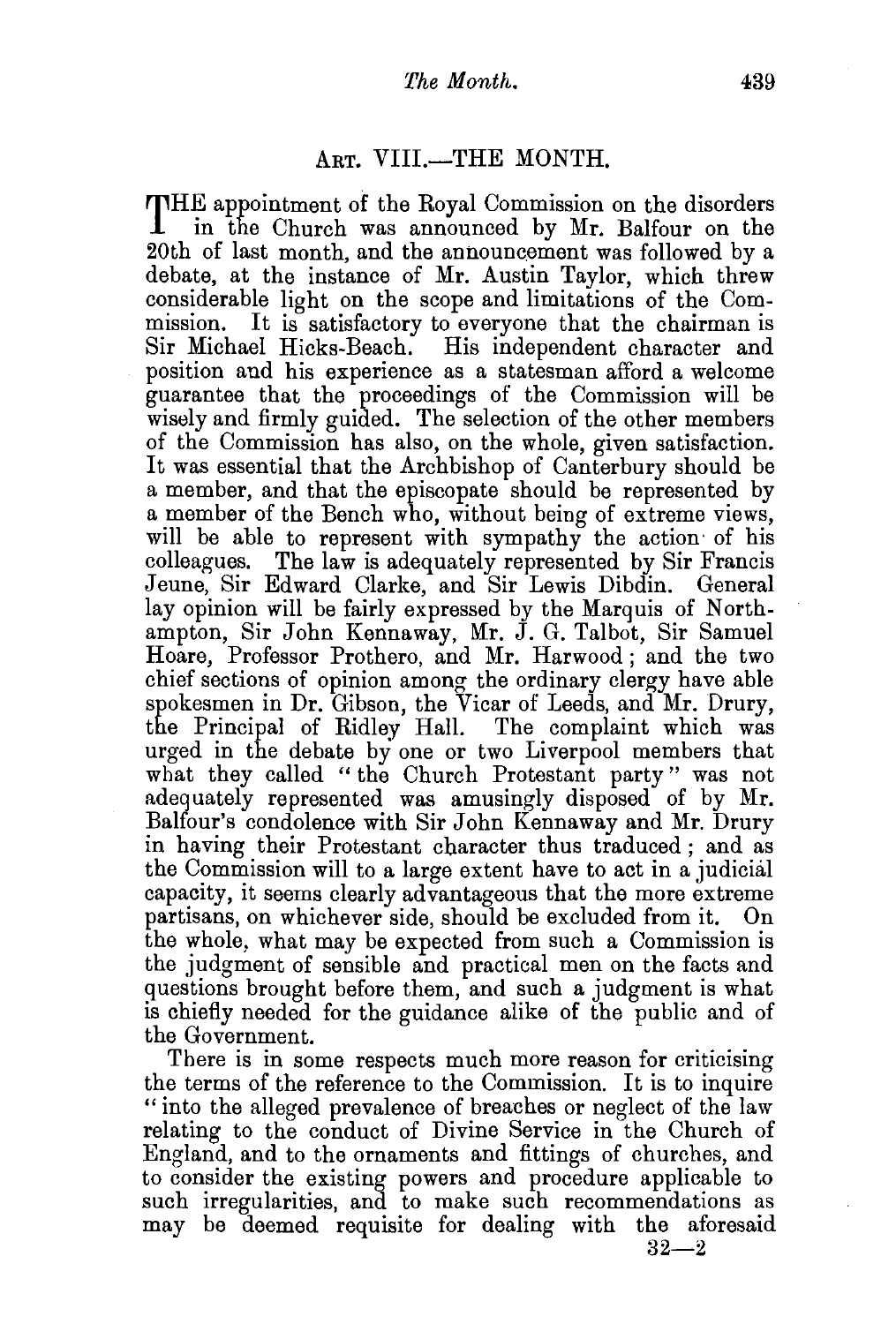matters." Mr. Austin Taylor expressed an apprehension which is not altogether unreasonable that the inquiries of the Commission will thus be limited to exterior observances in public worship, and that they will not be able to give adequate consideration to the doctrines and principles which lie behind the alleged breaches of the law. It will probably, for instance, be impracticable for the Commission to consider one of the gravest of all recent innovations in the practice of many of the clergy—the growing insistence upon the obligation of private confession. No doubt, however, this is the most difficult of all subjects from a legal and overt point of view, and can only be dealt with satisfactorily by the Bishops themselves. One apprehension, however, which was naturally expressed was removed by an explanation from Mr. Balfour. It was asked whether the practice of Children's Eucharists, "at which special books-not the Book of Common Prayer-were used," could be brought before the Commission; and Mr. Balfour interposed with the remark, " Oh yes; that is the intention." On this the member who was speaking observed that "if so, much of his objection to the phraseology of the reference was removed." If, in fact, the inquiry of the Commission is to extend, not merely to the conduct of the regular Services in .Church, but to the various novel services, such as Masses for the Dead, Celebrations of the Festival of Corpus Christi, and Children's Eucharists, and if the Manuals connected with such services can be considered in illustration of their meaning, a considerable range of the most objectionable and characteristic innovations will be brought under review.

One objection which was put forward in the debate, though naturally felt at first sight, was adequately answered by Mr. Balfour, even if on grounds somewhat too wide. The Commission will obviously be unable to consider irregularities of doctrine, although, as Mr. Balfour admitted on a previous occasion, these are the real root of any prevalent disorders. " What my honourable friend," said Mr. Balfour, "is anxious for is to get at what are truly called Romanizing doctrines not connected with the Church services. I sympathize with him," said the Prime Minister; "but can anybody frame a resolution of that kind without dealing with doctrines as a whole, and do you seriously suggest that there is to be an examination into the errors of doctrine of which any clergyman may have been guilty, or thought to be guilty, in the course of his ministrations ? I am not sure how the Protestants would come out of it." There is, unhappily, too much force in that suggestion. To inquire into Romanizing errors of doctrine without at the same time inquiring into